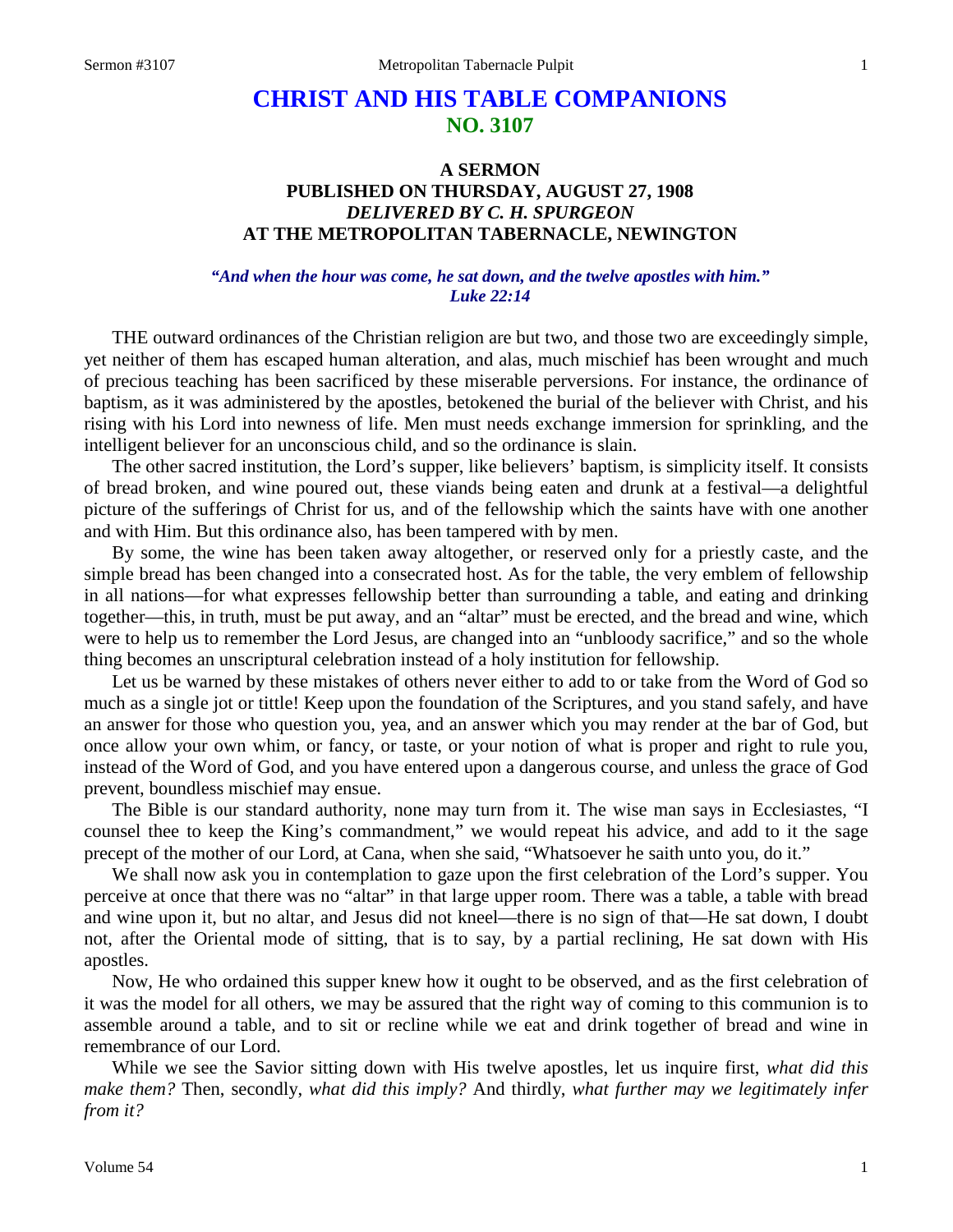**I.** First then, we see the Great Master, the Lord, the King in Zion, sitting down at the table to eat and drink with His twelve apostles—WHAT DID THIS MAKE THEM?

Note what they were at first. By His first calling of them they became His *followers,* for He said unto them, "Follow Me." That is to say, they were convinced, by sundry marks and signs, that He was the Messias, and they, therefore, became His followers.

Followers may be at a great distance from their leader, and enjoy little or no communion with him, for the leader may be too great to be approached by the common members of his band. In the case of these disciples, their following was unusually close, for their Master was very condescending, but still, their communion was not always of the most intimate kind at first, and therefore, it was not at the first that He called them to such a festival as this supper.

They began with following, and this is where we must begin. If we cannot enter as yet into closer association with our Lord, we may, at least, know His voice by His Spirit, and follow Him as the sheep follow the shepherd. The most important way of following Him is to trust Him, and then diligently to imitate His example. This is a good beginning, and it will end well, for those who walk with Him today shall rest with Him hereafter, those who tread in His footsteps shall sit with Him on His throne.

Being His followers, they came next to be His *disciples*. A man may have been a follower for a while, and yet may not have reached discipleship. A follower may follow blindly, and hear a great deal which he does not understand, but when he becomes a disciple, his master instructs him, and leads him into truth. To explain, to expound, to solve difficulties, to clear away doubts, and to make truth intelligible is the office of a teacher among his disciples.

Now, it was a very blessed thing for the followers to become disciples, but still disciples are not necessarily so intimate with their Master as to sit and eat with Him. Socrates and Plato knew many in the Academy whom they did not invite to their homes. My brethren, if Jesus had but called us to be His disciples, and no more, we would have had cause for great thankfulness, if we had been allowed to sit at His feet, and had never shared in such an entertainment as that before us, we ought to have been profoundly grateful, but now that He has favored us with a yet higher place, let us never be unfaithful to our discipleship. Let us daily learn of Jesus, let us search the Bible to see what it was that He taught us, and then, by the aid of His Holy Spirit, let us scrupulously obey. Yet is there a something beyond.

Being the Lord's disciples, the chosen ones next rose to become His *servants,* which is a step in advance, since the disciple may be but a child, but the servant has some strength, has received some measure of training, and renders somewhat in return. Their Master gave them power to preach the Gospel, and to execute commissions of grace, and happy were they to be called to wait upon such a Master, and aid in setting up His kingdom.

My dear brethren and sisters, are you all Christ's servants consciously? If so, though the service may at times seem heavy because your faith is weak, yet be very thankful that you are servants at all, for it is better to serve God than to reign over all the kingdoms of this world. It is better to be the lowest servant of Christ than to be the greatest of men, and remain slaves to your own lusts, or be mere men-pleasers. His yoke is easy, and His burden is light. The servant of such a Master should rejoice in his calling, yet is there something beyond.

Towards the close of His life, our Master revealed the yet nearer relation of His disciples, and uttered words like these, "Henceforth I call you not servants; for the servant knoweth not what his lord doeth: but I have called you *friends;* for all things that I have heard of my Father I have made known unto you." This is a great step in advance. The friend, however humble, enjoys much familiarity with his friend. The friend is told what the servant need not know. The friend enjoys a communion to which the mere servant, disciple, or follower has not attained.

May we know this higher association, this dearer bond of relationship! May we not be content without the enjoyment of our Master's friendship! "He that hath friends must show himself friendly," and if we would have Christ's friendship, we must befriend His cause, His truth, and His people. He is a Friend that loveth at all times, if you would enjoy His friendship, take care to abide in Him.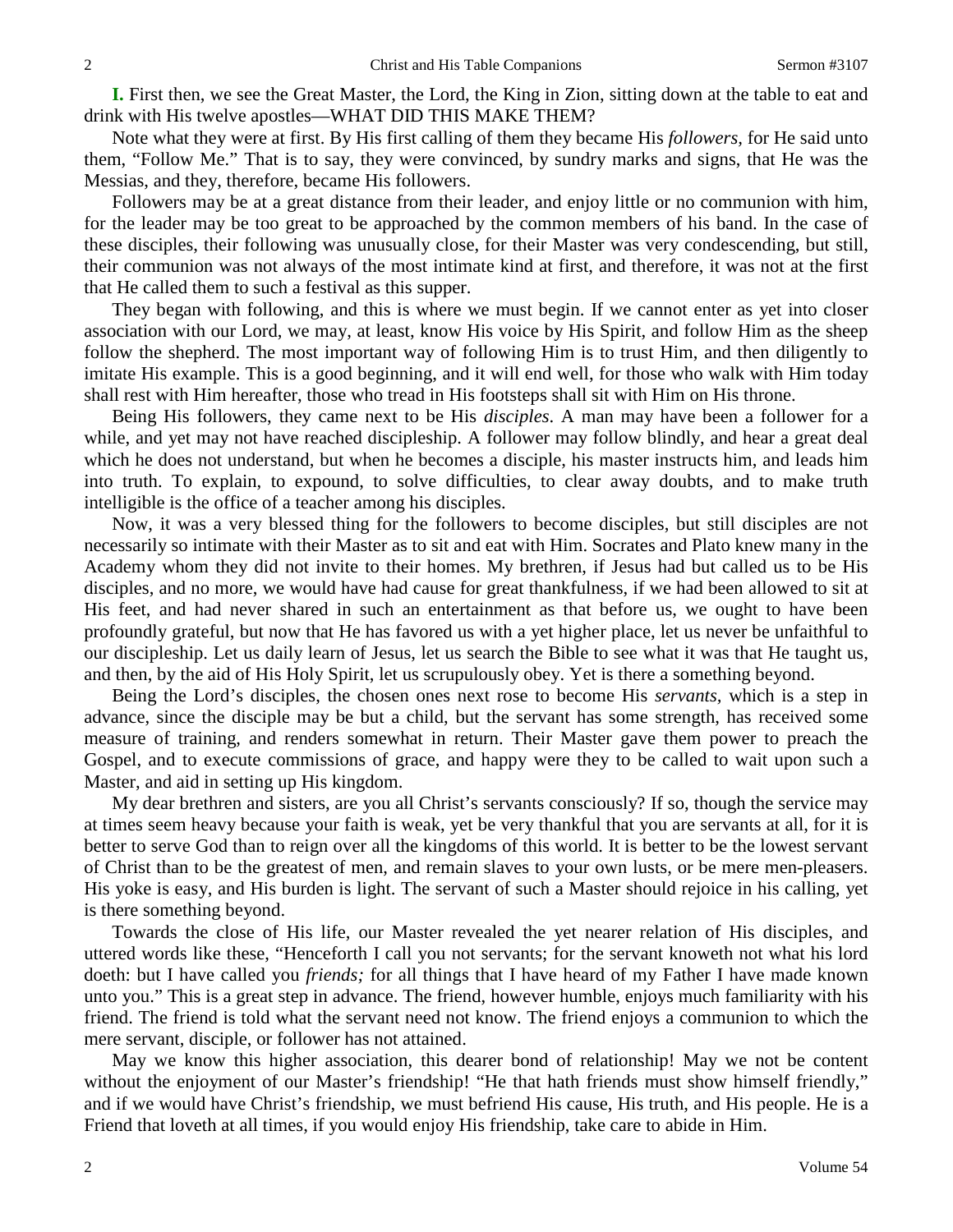Now note that on the night before His Passion, our Lord led His friends a step beyond ordinary friendship. The mere follower does not sit at table with his leader, the disciple does not claim to be a fellow commoner with his master, the servant is seldom entertained at the same table with his lord, the befriended one is not always invited to be a guest, but here the Lord Jesus made His chosen ones to be *His table companions.* He lifted them up to sit with Him at the same table, to eat of the same bread, and drink of the same cup with Himself. From that position He has never degraded them, they were representative men, and where the Lord placed them, He has placed all His saints permanently.

All the Lord's believing people are sitting, by sacred privilege and calling, at the same table with Jesus, for "truly, our fellowship is with the Father, and with His Son Jesus Christ." He has come into our hearts, and He sups with us and we with Him, we are His table companions, and shall eat bread with Him in the kingdom of God.

**II.** So now we shall pass on, in the second place, to ask, WHAT DID THIS TABLE COMPANIONSHIP IMPLY?

It implied, first of all, *mutual fidelity.* This solemn eating and drinking together was a pledge of faithfulness to one another. It must have been so understood, or otherwise there would have been no force in the complaint, "He that eats bread with me hath lifted up his heel against me." Did not this mean that *because* Judas had eaten bread with his Lord, he was bound not to betray Him, and so to lift up his heel against Him? This was the seal of an implied covenant, having eaten together, they were under bond to be faithful to one another.

Now, as many of you as are really the servants and friends of Christ may know that the Lord Jesus, in eating with you at His table, pledges Himself to be faithful to you. The Master never plays the Judas—the Judas is among the disciples. There is nothing traitorous in the Lord, He is not only able to keep that which we have committed to Him, but He is faithful and will do it. He will be faithful, not only as to the great and main matter, but also to every promise He has made.

Know then, assuredly, that your Master would not have asked you to His table to eat bread with Him if He intended to desert you. He has received you as His honored guests, and fed you upon His choicest meat, and thereby He does as good as say to you, "I will never leave you, come what may, and in all times of trial, depression, and temptation, I will be at your right hand, and you shall not be moved, and to the very last you shall prove my faithfulness and truth."

But beloved, you do not understand this supper unless you are also reminded of the faithfulness that is due from you to your Lord, for the feast is common, and the pledge mutual. In eating with Him, you plight your troth to the Crucified. Beloved, how have you kept your pledge during the past? You have eaten bread with Him, and I trust that in your hearts you have never gone so far aside as to lift up your heel against Him, but have you always honored Him as you should?

Have you acted as guests should have done? Can you remember His love to you, and put your love to Him side by side with it, without being ashamed? From this time forth, may the Holy Ghost work in our souls a jealous fidelity to the Well-beloved which shall not permit our hearts to wander from Him, or suffer our zeal for His glory to decline!

Again, remember that there is in this solemn eating and drinking together, a pledge of fidelity between the disciples themselves, as well as between the disciples and their Lord. Judas would have been a traitor if he had betrayed Peter, or John, or James, so when you come to the one table, my brethren, you must henceforth be true to one another. All bickering and jealousies must cease, and a generous and affectionate spirit must rule in every bosom.

If you hear any speak against those with whom you have communed, reckon that as you have eaten bread with them, you are bound to defend their reputations. If any railing accusation is raised against any brother in Christ, reckon that his character is as dear to you as your own. Let a sacred Freemasonry be maintained among us, if I may liken a far higher and more spiritual union to anything which belongs to common life. You are members one of another, see that you fervently love each other with a pure heart. Drinking of the same cup, eating of the same bread, you set forth before the world a token which I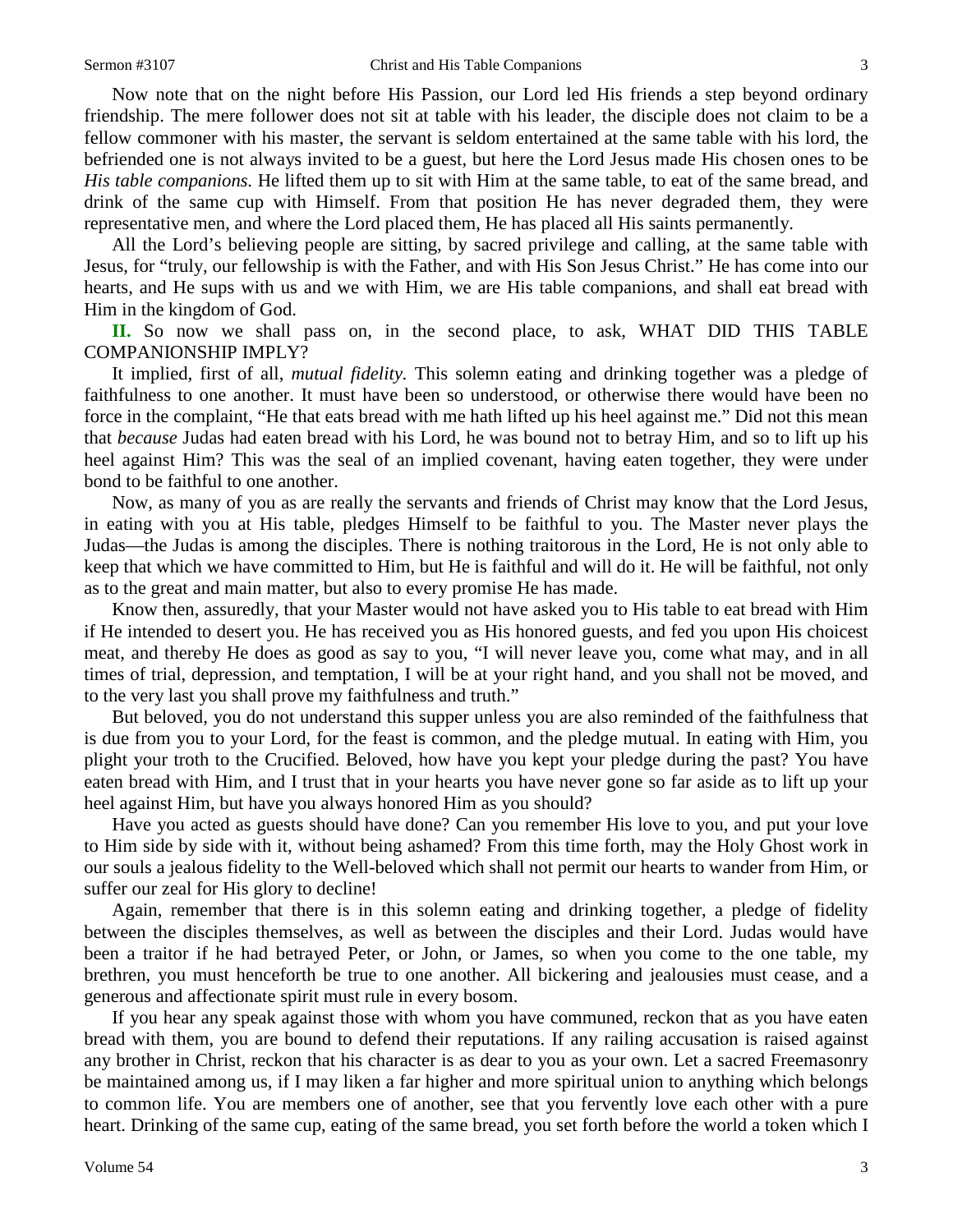trust is not meant to be a lie. As it truly shows Christ's faithfulness to you, so let it as really typify your faithfulness to Christ, and to one another.

In the next place, eating and drinking together was a token of *mutual confidence*. They, in sitting there together, voluntarily avowed their confidence in each other. Those disciples trusted their Master, they knew He would not mislead or deceive them. They trusted each other also, for when they were told that one of them would betray their Lord, they did not suspect each other, but each one said, "Lord, is it I?" They had much confidence in one another, and the Lord Jesus, as we have seen, had placed great confidence in them by treating them as His friends. He had even trusted them with the great secret of His coming sufferings and death. They were a trustful company who sat at that supper table.

Now, beloved, when you gather around this table, come in the spirit of implicit trustfulness in the Lord Jesus. If you are suffering, do not doubt His love, but believe that He works all things for your good. If you are vexed with cares, prove your confidence by leaving them entirely in your Redeemer's hands. It will not be a festival of fellowship to you if you come here with suspicions about your Master. No, show your confidence as you eat of the bread with Him.

Let there also be a brotherly confidence in each other. Grievous would it be to see a spirit of suspicion and distrust among you. Suspicion is the death of fellowship. The moment one Christian imagines that another thinks hardly of him, though there may not be the slightest truth in that thought, yet straightway the root of bitterness is planted. Let us believe in one another's sincerity, for we may rest assured that each of our brethren deserves to be trusted more than we do.

Turn your suspicions within, and if you must suspect, suspect your own heart, but when you meet with those who have communed with you at this table, say within yourself, "If such can deceive me, and alas! they may, then will I be content to be imposed upon rather than entertain perpetual mistrust of my fellow Christians."

A third meaning of the assembling around the table is this, *hearty fraternity.* Our Lord, in sitting down at the table with His disciples, showed Himself to be one with them, a Brother, indeed. We do not read that there was any order of priority by which their seats were arranged.

Of course, if the Grand Chamberlain at Rome had arranged the table, he would have placed Peter at the right hand of Christ, and the other apostles in graduated positions according to the dignity of their future bishoprics, but all that we know about their order is this, that John sat next to the Savior, and leaned upon His bosom, and that Peter sat a good way off—we feel sure he did, because it is said that he "beckoned" unto John, if he had sat next to him, he would have whispered to him, but he beckoned to him, and so he must have been some way down the table, if indeed, there was any *"down"* or *"up"* in the arrangement of the guests.

We believe the fact was that they sat there on a sacred equality, the Lord Jesus, the Elder Brother, among them, and all else arranged according to those words, "One is your Master, even Christ, and all ye are brethren." Let us feel, then, in coming to the table again at this time, that we are linked in ties of sacred relationship with Jesus Christ, who is exalted in heaven, and that through Him our relationship with our fellow Christians is very near and intimate.

Oh, that Christian brotherhood were more real! The very word "brother" has come to be ridiculed as a piece of hypocrisy, and well it may, for it is mostly used as a cant phrase, and in many cases means very little. But it ought to mean something. You have no right to come to that table unless you really feel that those who are washed in Jesus' blood have a claim upon the love of your heart, and the activity of your benevolence

What! are you to live together forever in heaven, and will you show no affection for one another here below? It is your Master's new command that you love one another, will you disregard it? He has given this as the badge of Christians, "By this shall all men know that ye are my disciples"—not, if you wear a gold cross, but—"if ye have love, one to another." That is the Christian's badge of his being, in very truth, a disciple of Jesus Christ.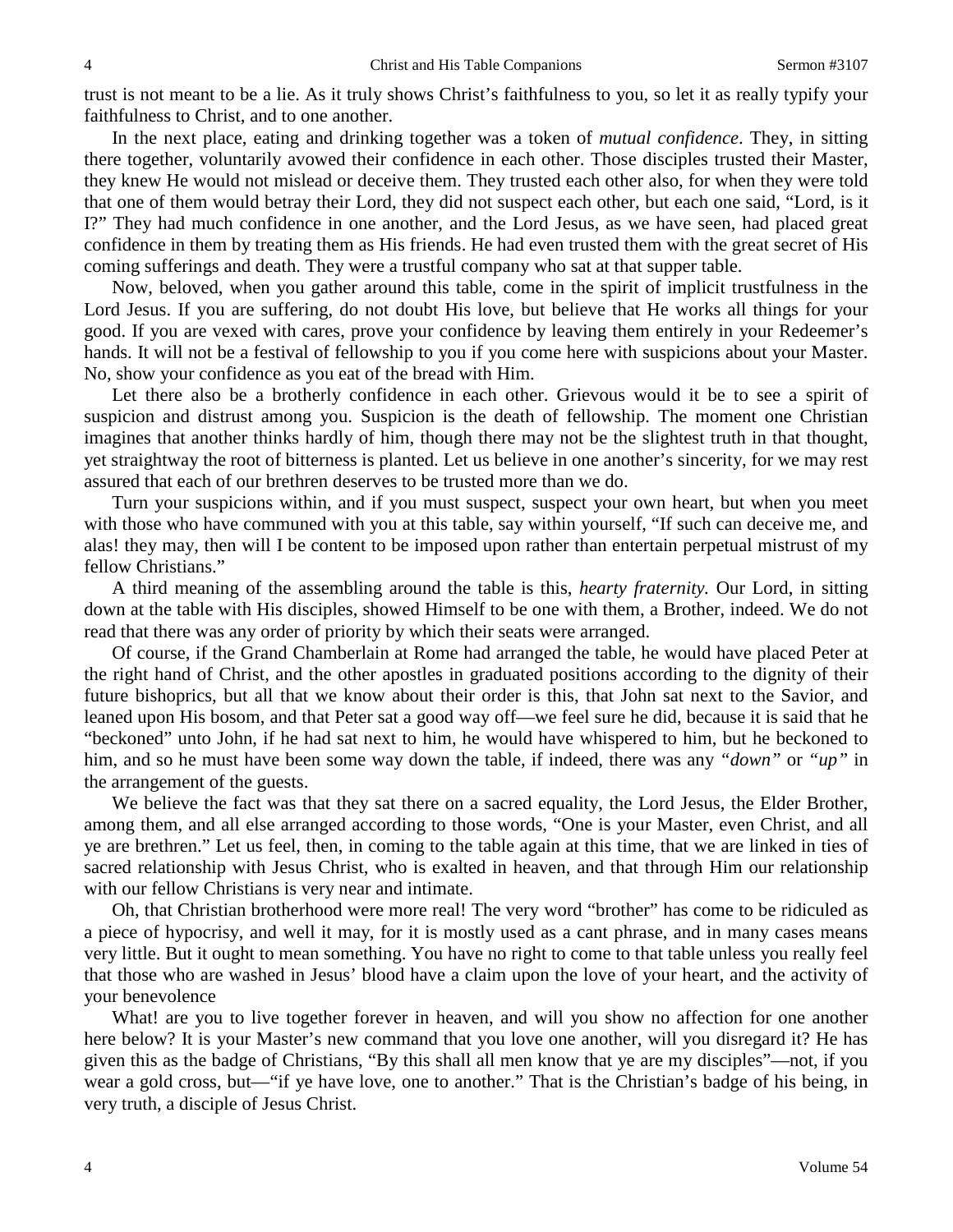Here, at this table, we find fraternity. Whosoever eats of this sacred supper declares himself to be one of a brotherhood in Christ, a brotherhood striving for the same cause, having sincere sympathy, being members of each other, and all of them members of the body of Christ. God make this to be a fact throughout Christendom even now, and how will the world marvel as it cries, "See how these Christians love one another!"

But this table companionship means more yet, it signifies *common enjoyment.* Jesus eats, and they eat, the same bread. He drinks, and they drink, of the same cup. There is no distinction in the viands. What means this? Does it not say to us that the joy of Christ is the joy of His people? Has He not said, "That my joy might remain in you, and that your joy might be full"? The very joy that delights Christ is that which He prepares for His people. You, if you are a true believer, have sympathy in Christ's joy, you delight to see His kingdom come, His truth advanced, sinners saved, grace glorified, holiness promoted, God exalted, this also is His delight.

But my dear brethren and fellow professors, are you sure that your chief joy is the same as Christ's? Are you certain that the mainstay of your life is the same as that which was His meat and His drink, namely, to do the will of the heavenly Father? If not, I am afraid you have no business at this table, but if it is so, and you come to the table, then I pray that you may share the joy of Christ. May you joy in Him as He joys in you, and so may your fellowship be sweet!

Lastly on this point, the feast at the one table indicated *familiar affection*. It is the child's place to sit at the table with its parents, for there affection rules. It is the place of honor to sit at the table, "Martha served, but Lazarus was one of them that sat at the table." But the honor is such as love and not fear suggests. Men at the table often reveal their minds more fully than elsewhere. If you want to understand a man, you do not go to see him at the Stock Exchange, or follow him into the market, for there he keeps himself to himself, but you go to his table, and there he reveals himself.

Now, the Lord Jesus Christ sat at the table with His disciples. 'Twas a meal, 'twas a meal of a homely kind, intimate communion ruled the hour. I am afraid, brethren and sisters, we have come to this table sometimes, and gone away again without having had communion with Christ, and then it has been an empty formality, and nothing more. I thank God that coming to this table every Sabbath day, as some of us do, and have done for many years, we have yet for the most part enjoyed the nearest communion with Christ here that we have ever known, and have a thousand times blessed His name for this ordinance.

Still, there is such a thing as only eating the bread and drinking the wine, and losing all the sacred meaning thereof. Do pray the Lord to reveal Himself to you. Ask that it may not be a dead form to you, but that now, in very deed, you may give to Christ your heart, while He shall show to you His hands and His side, and make known to you His agonies and death, wherewith He redeemed you from the wrath to come. All this, and vastly more, is the teaching of the table at which Jesus sat with the twelve.

I have often wondered why the Church of Rome does not buy up all those pictures by one of its most renowned painters, Leonardo da Vinci, in which our Lord is represented as sitting at the table with His disciples, for these are a contradiction of the Popish doctrine on this subject. As long as that picture remains on a wall, and as long as copies of it are spread everywhere, the Church of Rome stands convicted of going against the teaching of the earlier church by setting up an "altar" when she confesses herself, that aforetime, it was not considered to be an altar of sacrifice, but a table of fellowship, at which the Lord did not kneel, nor stand as an officiating priest, but at which He and His disciples sat.

We, at least, have no rebukes to fear from antiquity, for we follow, and mean to follow, the primitive method. Our Lord has given us commandment to do this until He comes—not to alter it, but just to "do this," and nothing else, in the same manner, until He shall come again.

**III.** We will draw to a close by asking, WHAT FURTHER MAY BE INFERRED FROM THIS SITTING OF CHRIST WITH HIS DISCIPLES AT THE TABLE?

I answer, first, *there may be inferred from it the equality of all the saints.* There were here twelve apostles. Their apostleship, however, is not concerned in the matter. When the Lord's supper was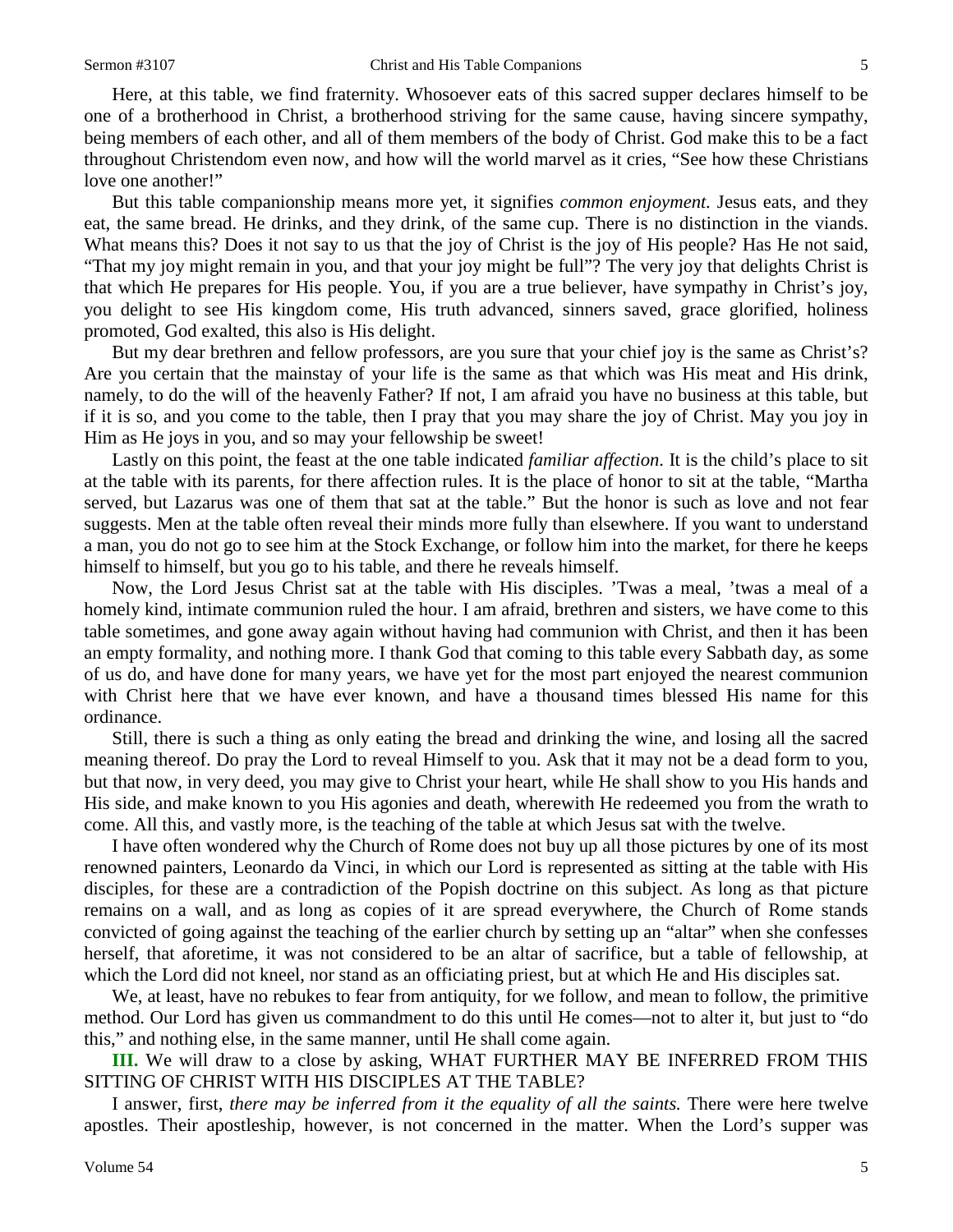celebrated after all the apostles had gone to heaven, was there to be any alteration because the apostles had gone? Not at all. Believers are to do this in remembrance of their Lord *until He shall come.* There was no command for a change when the first apostles were all gone from the church. No, it was to be the same still—bread and wine and the surrounding of the table, until the Lord came.

I gather, then, the equality of all saints. There is a difference in office, there was a difference in miraculous gift, and there are great differences of growth in grace, but still, in the household of God, all saints, whether apostles, pastors, teachers, deacons, elders, or private members, being all equal, eat at one table. There is but one bread, there is but one juice of the vine here.

It is only in the church of God that those words, so wild politically, can ever be any more than a dream, "Liberty, Equality and Fraternity." There you have them, where Jesus is, not in a republic, but in the kingdom of our Lord and Savior Jesus Christ, where all rule and dominion are vested in Him, and all of us willingly acknowledge Him as our glorious Head, and all we are brethren.

Never fall into the idea that older believers were of a superior nature to ourselves. Do not talk of *Saint* Paul, and *Saint* Matthew, and *Saint* Mark, unless you are prepared to speak of *Saint* William and *Saint Jane sitting over yonder, for if they are in Christ, they are as truly saints as those first saints were,* and I am of the opinion there may be some who have even attained to higher "saintship" than many whom tradition has canonized.

The heights of saintship are by grace open to us all, and the Lord invites us to ascend. Do not think that what the Lord wrought in the early saints cannot be wrought in you. It is because you think so that you do not pray for it, and because you do not pray for it you do not attain it. The grace of God sustained the apostles, that grace is not less today than it was then. The Lord's arm is not shortened, His power is not straitened.

If we can but believe, and be as earnest as those first saints were, we shall yet subdue kingdoms, and the day shall come when the gods of Hinduism, and the falsehoods of Mohammed, and the lies of Rome, shall as certainly be overthrown as were the ancient philosophies and the classic idolatries of Greece and Rome by the teaching of the first ministers of Christ. There is the same table for you, and the same food is there in emblem, and grace can make you like those holy men, for you are bought with the same blood, and quickened by the same Spirit. Only believe, for "all things are possible to him that believeth."

Another inference, only to be hinted at, is this, *that the wants of the church in all ages will be the same, and the supplies for the church's wants will never vary.* There will be the table still, and the table with the same viands upon it—bread still, nothing more than bread for food, wine still, nothing less than wine for drink. The church will always want the same food, the same Christ, the same Gospel. Out on you, traitors, who tell us that we are to shape our Gospel to suit this enlightened nineteenth century! Out on you, false-hearts, who would have us tone down the everlasting truth that shall outlive the sun, and moon, and stars, to suit your boasted culture, which is but varnished ignorance!

No, that truth, which of old was mighty through God to the pulling down of strongholds, is mighty still, and we will maintain it to the death, the church needs the doctrines of grace today as much as when Paul, or Augustine, or Calvin preached them, the church needs justification by faith, the substitutionary atonement, and regeneration, and divine sovereignty to be preached from her pulpits as much as in days of yore, and by God's grace she shall have them too.

Lastly, there is in this truth, that Christ has brought all His disciples into the position of table companions, *a prophecy that this shall be the portion of all His people forever.* In heaven there cannot be less of privilege than on earth. It cannot be that in the celestial state, believers will be degraded from what they have been below. What were they, then, below? Table companions. What shall they be in heaven above? Table companions still, and blessed are they that shall eat bread in the kingdom of God. "Many shall come from the East and from the West, and shall sit down with Abraham, and Isaac, and Jacob in the kingdom of God," and the Lord Jesus shall be at the head of the table.

Now, what will His table of joy be? Set your imagination to work, and think what will be His festival of soul when His reward shall be all before Him, and His triumph all achieved. Have ye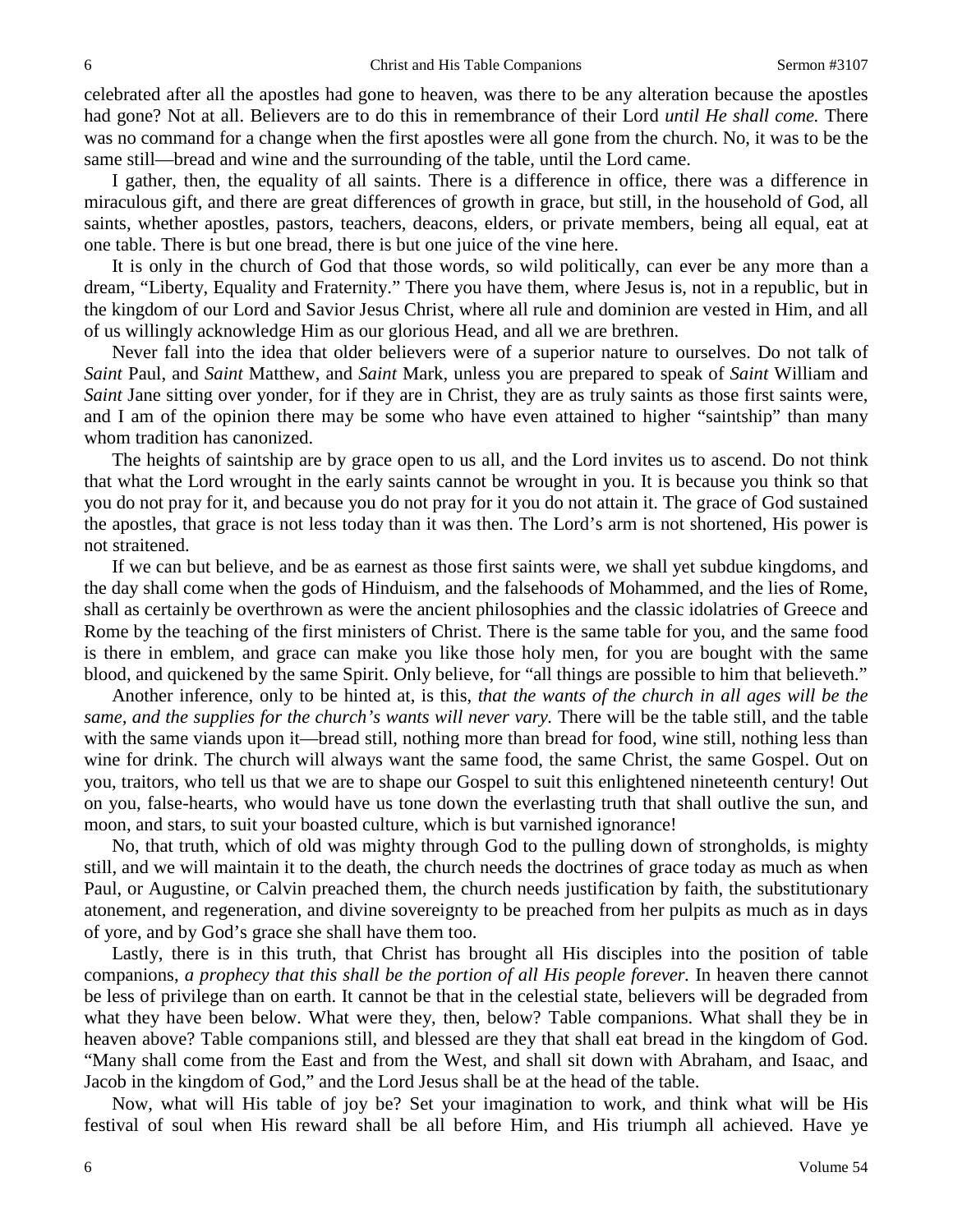imagined it? Can ye conceive it? Whatever it is, you shall share in it. I repeat those words, whatever it is, the least believer shall share in it. You, poor working woman, oh, what a change for you, to sit among the princes of Christ's palace of glory, near to your Lord, all your toil and want forever ended!

And you, sad child of suffering, scarcely able to come up to the assembly of God's people, and going back, perhaps, to that bed of languishing again, you shall have no pains there, but you shall be forever with the Lord. In the anticipation of the joy that shall be yours, forget your present troubles, rise superior to the difficulties of the hour, and if you cannot rejoice in the present, yet rejoice in the future, which shall so soon be your own.

We finish with this word of deep regret—regret that many here cannot understand what we have been talking about, and have no part in it. There are some of you who must not come to the table of communion because you do not love Christ. You have not trusted Him, you have no part in Him. There is no salvation in what some people call "sacraments." Believe me, they are but delusions to those who do not come to Christ with their heart. You must not come to the outward sign if you have not the thing signified. Here is the way of salvation, "Believe in the Lord Jesus Christ, and thou shalt be saved."

To believe in Him is to trust Him, to use an old word, it is recumbency, it is leaning on Him, resting on Him. Here I lean on this platform rail. I rest my whole weight on this support before me, do so with Christ in a spiritual sense, lean on Him. You have a load of sin, lean on Him, sin and all. You are all unworthy, and weak, and perhaps miserable, then cast on Him the weakness, the unworthiness, the misery and all. Take Him to be all in all to you, and when you have thus trusted Him, you will have become His follower, go on by humility to be His disciple, by obedience to be His servant, by love to be His friend, and by communion to be His table companion.

May the Holy Spirit so lead you, for Jesus sake! Amen.

### **EXPOSITION BY C. H. SPURGEON**

### *LUKE 22:7-54*

**Verses 7-13.** *Then came the day of unleavened bread, when the passover must be killed. And he sent Peter and John, saying, Go and prepare us the passover, that we may eat. And they said unto him, Where wilt thou that we prepare? And he said unto them, Behold, when ye are entered into the city, there shall a man meet you, bearing a pitcher of water; follow him into the house where he entereth in. And ye shall say unto the good man of the house, The Master saith unto thee, Where is the guestchamber, where I shall eat the passover with my disciples? And he shall shew you a large upper room furnished: there make ready. And they went, and found as he had said unto them: and they made ready the passover.*

The hour of Christ's humiliation was drawing nigh, but He was still "The Master." He had but to send His servants, and His request was at once obeyed, just as He might have asked for more than twelve legions of angels, and they would have been immediately placed at His disposal.

**14-22.** *And when the hour was come, he sat down, and the twelve apostles with him. And he said unto them, With desire I have desired to eat this passover with you before I suffer: for I say unto you, I will not any more eat thereof, until it be fulfilled in the kingdom of God. And he took the cup, and gave thanks, and said, Take this, and divide it among yourselves: for I say unto you, I will not drink of the fruit of the vine, until the kingdom of God shall come.*

*And he took bread, and gave thanks, and brake it, and gave unto them, saying, This is my body which is given for you: this do in remembrance of me. Likewise also the cup after supper, saying, This cup is the new testament in my blood, which is shed for you.*

*But, behold, the hand of him that betrayeth me is with me on the table. And truly the Son of man goeth as it was determined: but woe unto that man by whom he is betrayed!*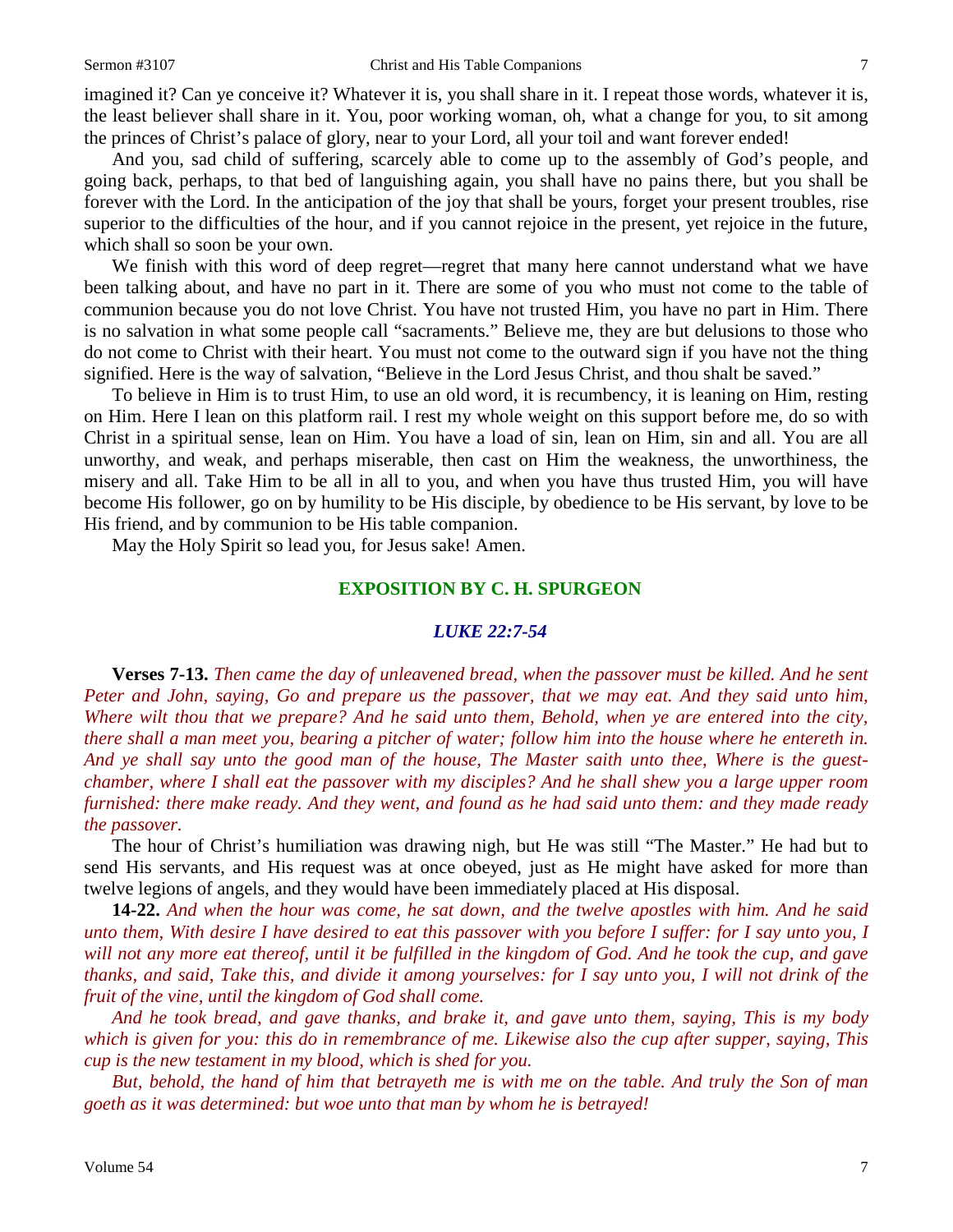What consternation those sentences must have caused in that little company! Christ and His twelve apostles alone present, yet one of them was about to betray his Lord!

**23-24.** *And they began to inquire among themselves, which of them it was that should do this thing. And there was also a strife among them, which of them should be accounted the greatest.*

How strange that such a quarrel should be going on just then! Their Master was going out to betrayal and crucifixion for them, yet they were disputing about which of them "should be accounted the greatest."

**25-30** *And he said unto them, The kings of the Gentiles exercise lordship over them; and they that exercise authority upon them are called benefactors. But ye shall not be so: but he that is greatest among you, let him be as the younger; and he that is chief, as he that doth serve. For whether is greater, he that sitteth at meat, or he that serveth? is not he that sitteth at meat? but I am among you as he that serveth. Ye are they which have continued with me in my temptations. And I appoint unto you a kingdom, as my Father hath appointed unto me; that ye may eat and drink at my table in my kingdom, and sit on thrones judging the twelve tribes of Israel.*

What folly and sin to quarrel about earthly precedence when such heavenly honors were awaiting them!

**31-32.** *And the Lord said, Simon, Simon, behold, Satan hath desired to have you, that he may sift you as wheat: but I have prayed for thee, that thy faith fail not: and when thou art converted, strengthen thy brethren.*

Trial would be general to all the apostles, "Satan hath desired to have *you*," but the danger would be special to Peter on account of his tendency to presumptuous zeal, "'I have prayed for *thee*.*'* Your danger will be that, after having transgressed, your faith will fail, so I have specially prayed about that. Where your greatest danger lies, there have I planted My batteries of prayer, 'I have prayed for thee, that your faith fail not."

**33.** *And he said unto him, Lord, I am ready to go with thee, both into prison, and to death.*

And I have no doubt that he thought he was ready to do all this, he spoke out of the fullness of his heart, but he did not know the weakness of his flesh. We are all too apt to promise great things, and to fail in the fulfillment of them.

**34-36.** *And he said, I tell thee, Peter, the cock shall not crow this day, before that thou shalt thrice deny that thou knowest me. And he said unto them, When I sent you without purse, and scrip, and shoes, lacked ye anything? And they said, Nothing. Then said he unto them, But now, he that has a purse, let him take it, and likewise his scrip: and he that hath no sword, let him sell his garment, and buy one.*

At first, our Savior had great popularity amongst the people, and under the cover of this, His disciples were received with respect and kindness so that, though they went forth without purse or scrip, they lacked nothing. But now, Christ warns them that there is to be a very different state of things. Jesus is about to die, and people will not be ready to entertain them, they will need to have a purse and scrip of their own. They will constantly be in peril of their lives, and they will need the sword now, and the scrip. This is all that the Savior meant.

**37.** *For I say unto you, that this that is written must yet be accomplished in me, And he was reckoned among the transgressors: for the things concerning me have an end.*

"They are drawing to their close. I am about to be put to death as a transgressor, and you will be treated as though you were the off-scouring of all things, and were not fit to live, because you are my followers."

**38.** *And they said, Lord, behold, here are two swords. And he said unto them, It is enough.*

A smile must have passed over the Savior's face as He saw how egregiously they had misunderstood Him. He did not mean that they should literally carry swords, but that they should now have to go through an alien world, and to meet with no friends or helpers. He evidently did not mean that they were to defend Him with the sword, for two such weapons would not have been "enough" against the Roman legionaries who were sent to seize Him. How apt they were to misconstrue, and take literally that which